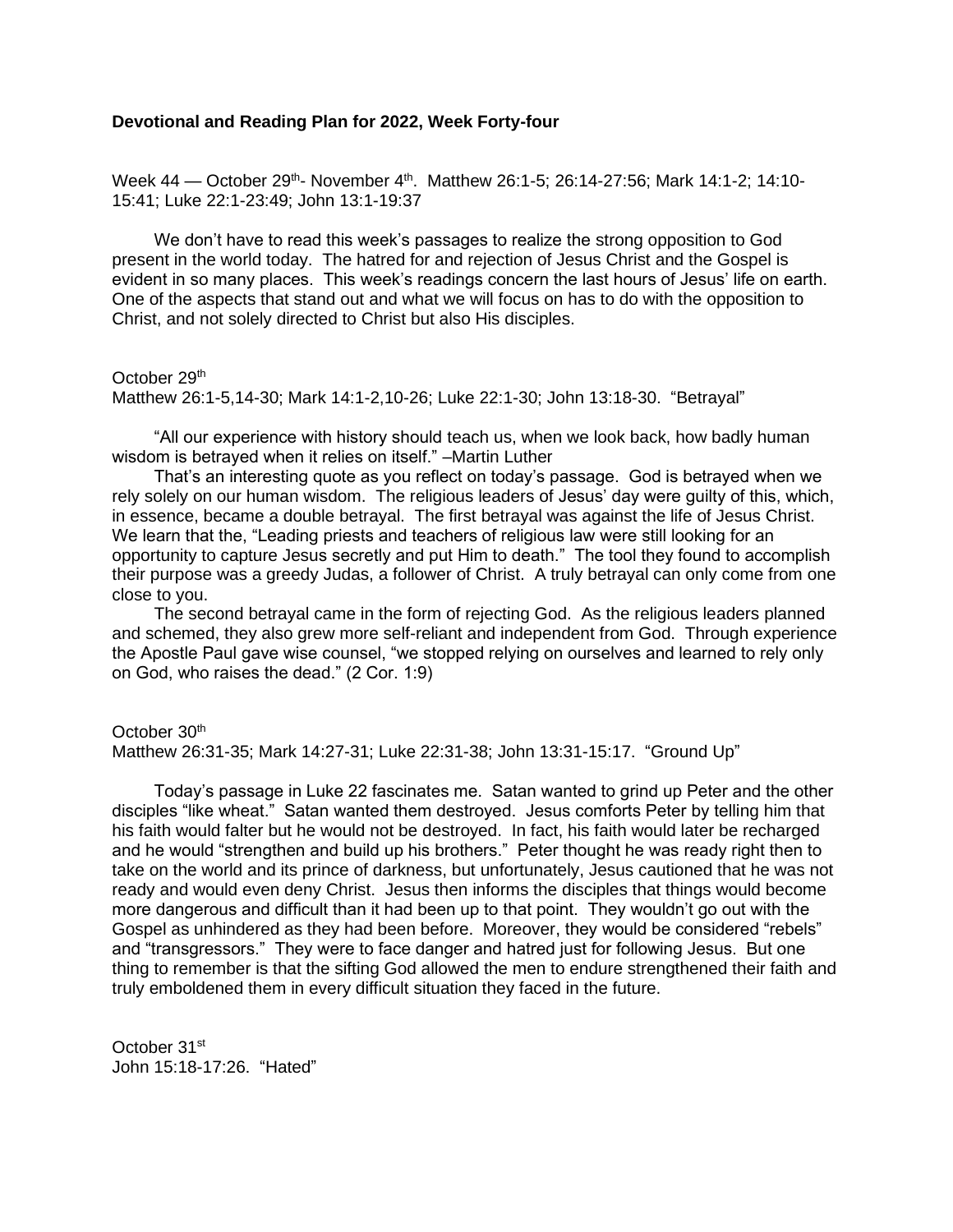"A Christian may esteem it as one evidence of his piety that he is hated by wicked men. Often most decided evidence is given that a man is the friend of God by the opposition excited against him by the [worldly]." --Albert Barnes, late 1800's Bible scholar.

It settles a little uneasy to hear that someone hates you. A little confrontation is bad enough, but hatred… and then to hear why… because "Jesus chose us" and because it hates Him. And then to take it a step further, Jesus told His disciples that they would be persecuted and killed by those who "think they are doing God a service."

Did all this daunting news scare off the disciples? Did hatred and persecution deter Jesus from the work He set out to do? No, and I'm eternally grateful that it did not keep Him from His task. Personally, we need this exhortation to press on despite persecution and hatred. Instead of discouraging us, prayerfully persecution will do just the opposite.

#### November 1<sup>st</sup>

Matthew 26:36-56; Mark 14:32-52; Luke 22:39-53; John 18:1-24. "Betrayed with a Kiss"

We need to be reminded of the character of Judas: By his own choice he betrayed God's Son into the hands of soldiers (Lk. 22:48), he was a thief (John 12:6), Jesus knew that Judas' life of evil would not change (John 6:70), Judas' betrayal of Jesus was part of God's sovereign plan (Ps. 41:9; Zech. 11:12-13; Matt. 20:18; 26:20-25; Acts 1:16,20), and in the end he committed suicide instead of seeking forgiveness.

In those days a kiss was a welcome and sign of respect and affection. Judas' intent was not hidden. In fact, Jesus reprimands him for using such a signal. This sign of friendship and affection was employed with a base and wicked purpose. Yet here is some food for thought; have you ever been guilty of your external gesture not matching your internal intent or feeling? There is nothing worse than feigned love. Don't be guilty of pretending to love God or pretending to love anyone else. As with Judas, your true intent will not be hidden from God.

November 2<sup>nd</sup> Matthew 26:57-27:10; Mark 14:53-15:1; Luke 22:54-71; John 18:25-27. "Undeserved"

The scenes displaying the hours of Jesus' trials and beatings leading up to the crucifixion in "The Passion of the Christ" movie tore at my heart. I wept, feeling that it just wasn't fair. He shouldn't have had to go through what He did. The religious leaders who hated Jesus so strongly found people to lie about Him, but they couldn't even agree with one another. Instead of throwing it out of court it just escalated into a greater fiasco. People spit on Him and blindfolded Him and beat Him in the face. Our next two day's readings will expound on more of His suffering as it led up to His crucifixion.

The opposition could not have been stronger, and no one could have been less deserving. The fact that He did not deserve what He went through is the very foundation of the Gospel message. Faultless Jesus went to the cross for our faults. He didn't deserve it and He could have avoided it, but He did it for us who needed to make atonement so crucially.

November 3rd

Matthew 27:11-31; Mark 15:2-20; Luke 23:1-25; John 18:28-19:16. "Responses to the Gospel"

There are two ways people deal with Jesus and the Gospel, and in this passage there are two statements that stand out describing both. One has to do with Pilate thinking he can just